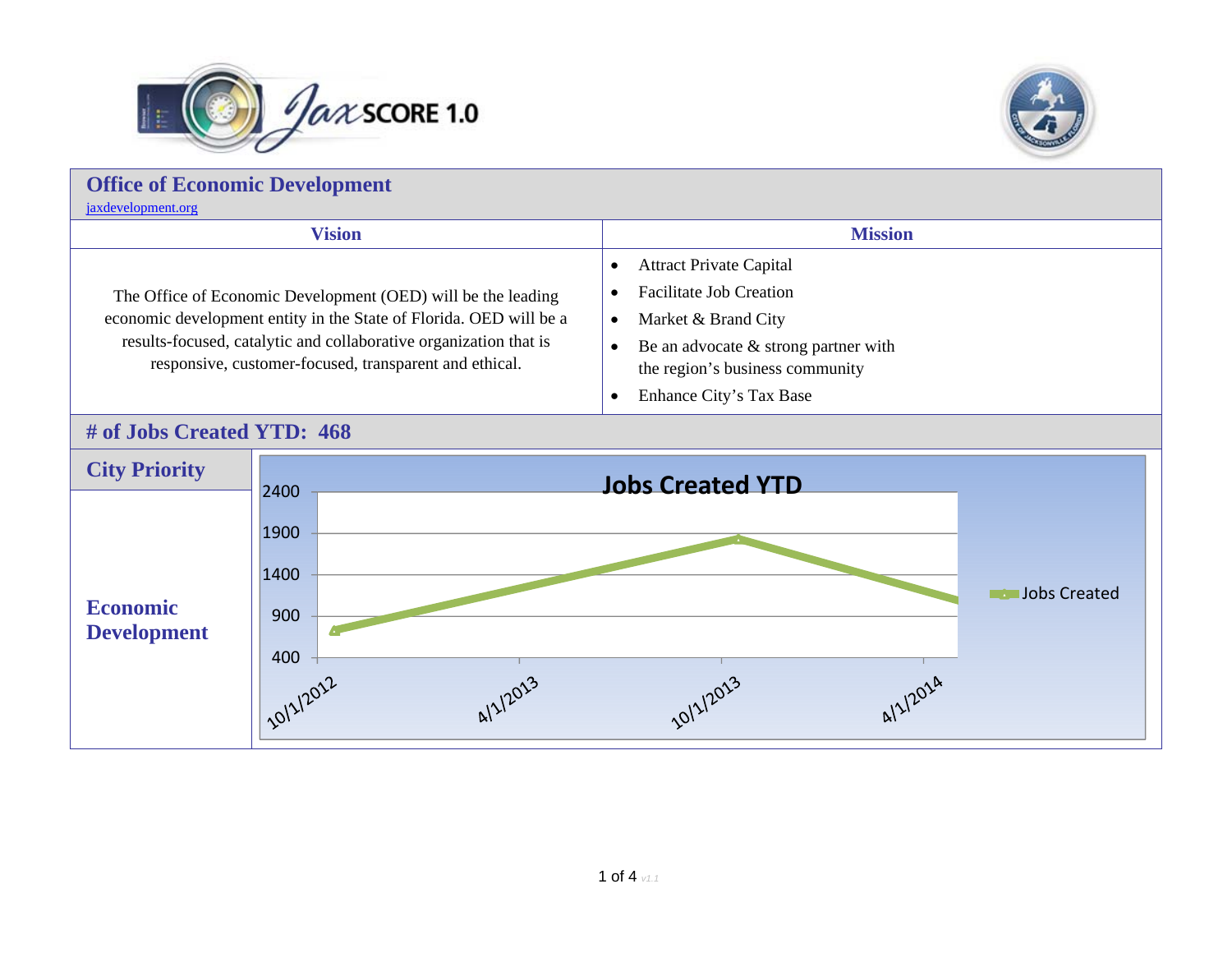



| <b>Narrative</b> | The chart below details economic development projects that were approved to receive public                    |  |  |  |  |
|------------------|---------------------------------------------------------------------------------------------------------------|--|--|--|--|
|                  | assistance/investment in calendar years 2012 - 2014. Categories include the projects, targeted industry, jobs |  |  |  |  |
|                  | promised to be created (typically over a three-year period), jobs retained in Jacksonville, estimated private |  |  |  |  |
|                  | capital investment (typically made during the first one to three years), average wage of the new jobs, and    |  |  |  |  |
|                  | COJ bill number.                                                                                              |  |  |  |  |

|                  | Project                         | <b>Industry</b>               | <b>Jobs</b> to be<br><b>Created</b> | <b>Jobs</b><br><b>Retained</b> | <b>PCI</b>    | Average<br><b>Wage</b> | <b>Bill</b><br><b>Number</b> |
|------------------|---------------------------------|-------------------------------|-------------------------------------|--------------------------------|---------------|------------------------|------------------------------|
|                  | 2012                            |                               |                                     |                                |               |                        |                              |
|                  | Global Software                 | <b>Information Technology</b> | 30                                  | 41                             | \$1,000,000   | \$67,640               | 2012-035                     |
| $\boldsymbol{2}$ | Caterpillar Work Tools          | <b>Advanced Manufacturing</b> | 39                                  |                                | \$3,895,000   | \$39,859               | 2012-0171                    |
| 3                | <b>BI-LO/Winn Dixie</b>         | Headquarters                  | 100                                 | 891                            | \$93,000,000  | \$80,000               | 2012-0200                    |
| 4                | <b>Novitas</b>                  | Finance & Insurance           | 250                                 |                                | \$1,000,000   | \$45,834               | 2012-0347                    |
| 5                | Deutsche Bank                   | Finance & Insurance           | 260                                 |                                | \$10,300,000  | \$52,722               | 2012-0487                    |
| 6                | Jax Lime LLC                    | <b>Advanced Manufacturing</b> | 22                                  |                                | \$35,900,000  | \$55,000               | 2012-0566                    |
| 7                | <b>Zetor Tractor</b>            | Logistics & Distribution      | 10                                  |                                | \$100,000     | \$64,000               | 2012-0676                    |
| 8                | L & J Diesel                    | <b>Advanced Manufacturing</b> | 20                                  |                                | \$2,600,000   | \$39,856               | 2012-0682                    |
|                  | <b>TOTALS</b>                   |                               | 731                                 | 932                            | \$147,795,000 | N/A                    |                              |
|                  | 2012 PROJECT<br><b>AVERAGES</b> |                               | 91                                  | <b>116</b>                     | \$18,474,375  | \$55,614               |                              |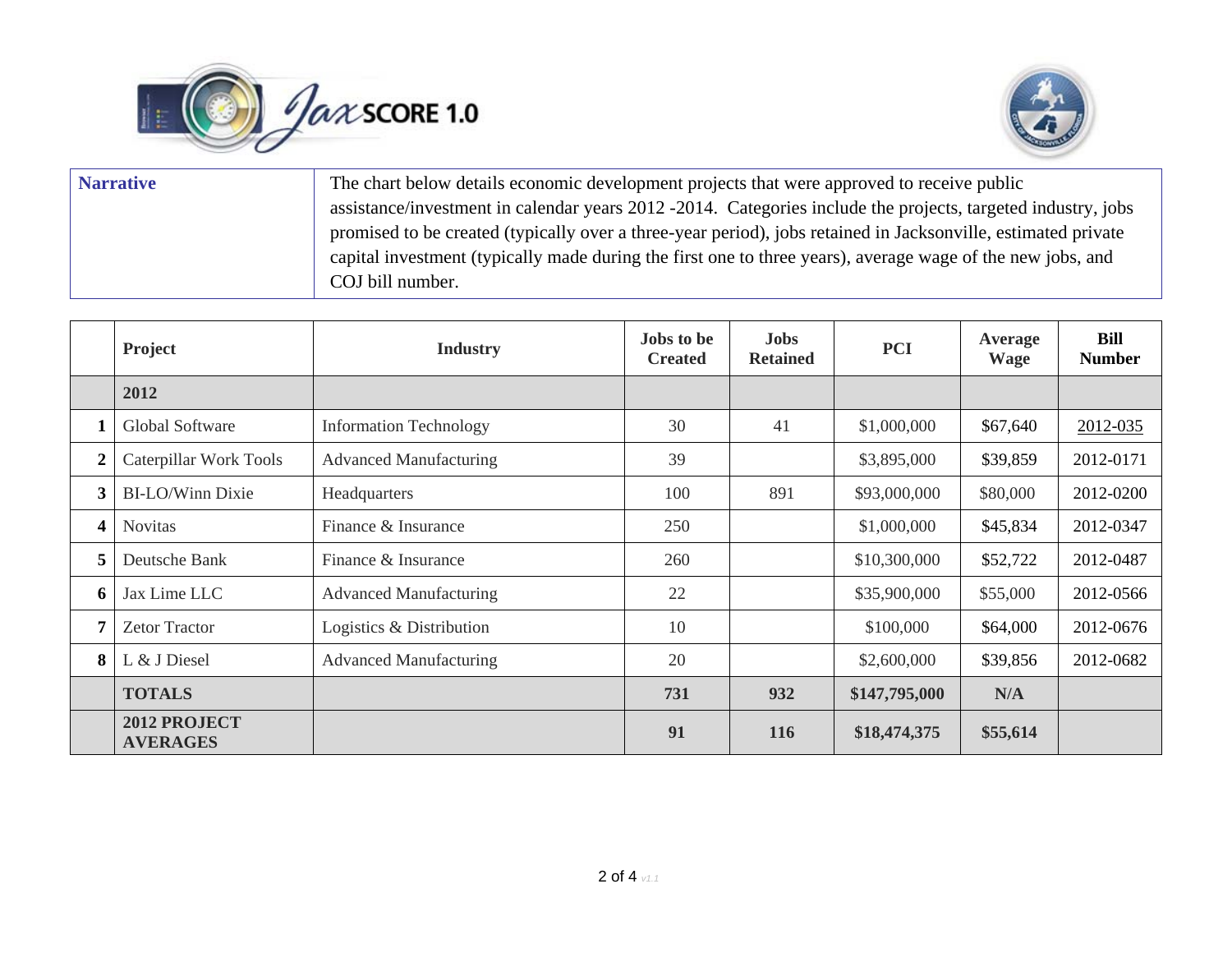



|                  | Project                                           | <b>Industry</b>                                     | Jobs to be<br><b>Created</b> | <b>Jobs</b><br><b>Retained</b> | <b>PCI</b>    | Average<br><b>Wage</b> | <b>Bill</b><br><b>Number</b> |
|------------------|---------------------------------------------------|-----------------------------------------------------|------------------------------|--------------------------------|---------------|------------------------|------------------------------|
|                  | 2013                                              |                                                     |                              |                                |               |                        |                              |
| 1                | <b>Body Central</b>                               | Headquarters                                        | 52                           | 846                            | \$10,000,000  | \$66,400               | 2013-0043                    |
| $\boldsymbol{2}$ | Cory's Thunder                                    | Information Technology; Headquarters                | 35                           |                                | \$450,000     | \$107,133              | 2013-0180                    |
| 3                | Deutsche Bank                                     | Finance & Insurance                                 | 300                          |                                | \$10,000,000  | \$62,063               | 2013-0183                    |
| 4                | Digital Risk                                      | Finance & Insurance                                 | 300                          |                                | \$2,500,000   | \$49,820               | 2013-0184                    |
| 5                | Rail Ex                                           | Logistics & Distribution                            | 310                          |                                | \$43,850,000  | \$47,851               | 2013-0246                    |
| 6                | SunGard AvantGard                                 | <b>Information Technology</b>                       | 170                          |                                | \$4,400,000   | \$54,719               | 2013-0286                    |
| 7                | <b>Bank of America</b>                            | Finance & Insurance                                 | 200                          |                                | \$13,000,000  | \$50,694               | 2013-0371                    |
| 8                | Energy Intelligence<br>Worldwide, Corp.<br>(EIWC) | Information Technology; Headquarters                | 45                           |                                | \$1,600,000   | \$65,000               | 2013-0369                    |
| 9                | <b>Total Quality Logistics</b>                    | Logistics & Distribution                            | 75                           |                                | \$380,000     | \$48,700               | 2013-0370                    |
| 10               | Vistakon                                          | Life Sciences; Headquarters                         | 100                          |                                | \$218,000,000 | \$65,000               | 2013-0521                    |
| 11               | <b>ETC Logistics USA</b>                          | Advanced Manufacturing; Logistics &<br>Distribution | 75                           |                                | \$39,100,000  | \$47,581               | 2013-0522                    |
| 12               | JA-RU                                             | Logistics & Distribution; Headquarters              |                              | 78                             | \$13,000,000  |                        | 2013-711                     |
| 13               | Airbase Services, Inc.,                           | Aviation and Aerospace                              | 50                           |                                | \$1,500,000   | \$41,375               | 2013-710                     |
| 14               | <b>Advent Software</b>                            | <b>Information Technology</b>                       | 123                          | 122                            | \$735,000     | \$67,000               | 2013-0758                    |
|                  | <b>TOTALS</b>                                     |                                                     | 1,835                        | 1,046                          | \$358,515,000 | N/A                    |                              |
|                  | 2013 PROJECT<br><b>AVERAGES</b>                   |                                                     | 131                          | 74                             | \$25,608,214  | \$55,655.08            |                              |